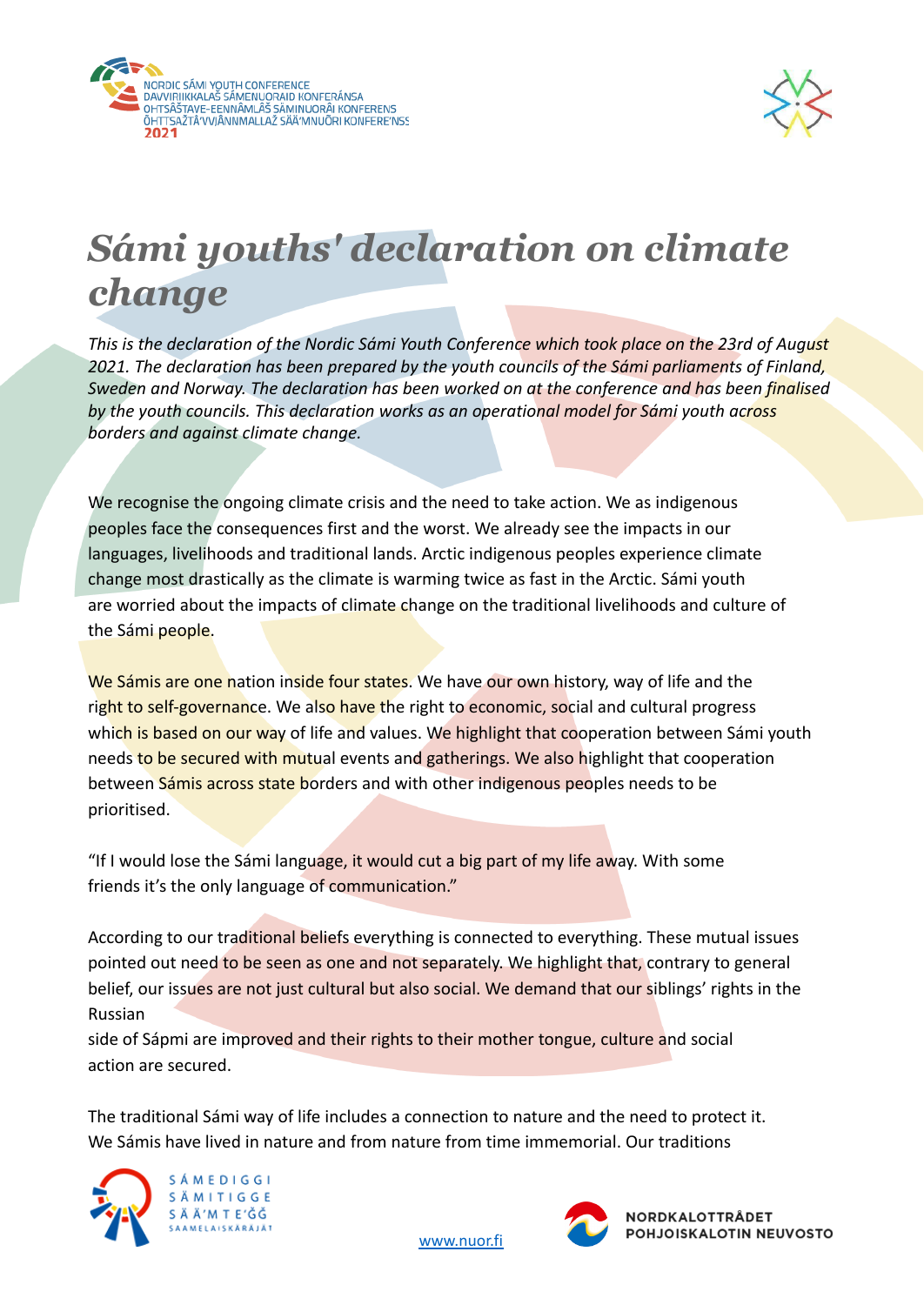



also include respect for nature and we only take what is needed from it. Traditional Sámi lands are in a primary position for language revitalisation, maintaining traditional knowledge and implementing self-governance. We highlight that these lands need to be secured for traditional livelihoods. This will give us the opportunity to protect these lands from environmentally

harmful land use and keep our languages and culture alive.

"I just go running in the forest. I couldn't do that if there wasn't fresh air or some mining or something."

Our elders hold a significant amount of our traditional knowledge and it needs to be collected. We have the right to learn their skills and traditions that have not been passed down to us. They also have a strong connection to the land that needs to be passed down to the future generations. We see the importance of governments funding possibilities to pass on traditional knowledge, but also possibilities for it being collected.

We demand lifting traditional knowledge as an equal reference when studying and discussing climate change, land acknowledgment and traditional livelihoods.

"I've learned many practical skills from my parents, grandparents and by working with community members and traditional livelihoods."

Indigenous peoples protect 80 percent of the biodiversity in the world. We recognise the interest in our lands for transitioning away from fossil fuel energy as wind power and hydroelectric companies find our land suitable for their energy production. This is at the expense of the indigenous peoples around the world and their traditional land and will only lessen the little wildlife left.

A third of the earth's carbon is in northern swamps, peat and old-growth forests. The old-growth forests in Sápmi are important carbon sinks. The hanging lichen and old forests are also crucial for reindeer. We demand that loggings in these forests end and the forests are protected while Sámi rights are respected and Sámi are included in decision-making.

As our culture lives through nature and the environment, we demand that the mining and energy companies restore nature to its original state. We demand stricter laws to control these companies' actions and to truly implement self-governance. We do not accept that these companies merely inform us about their plans. We demand equal negotiations and the right to decline the projects.



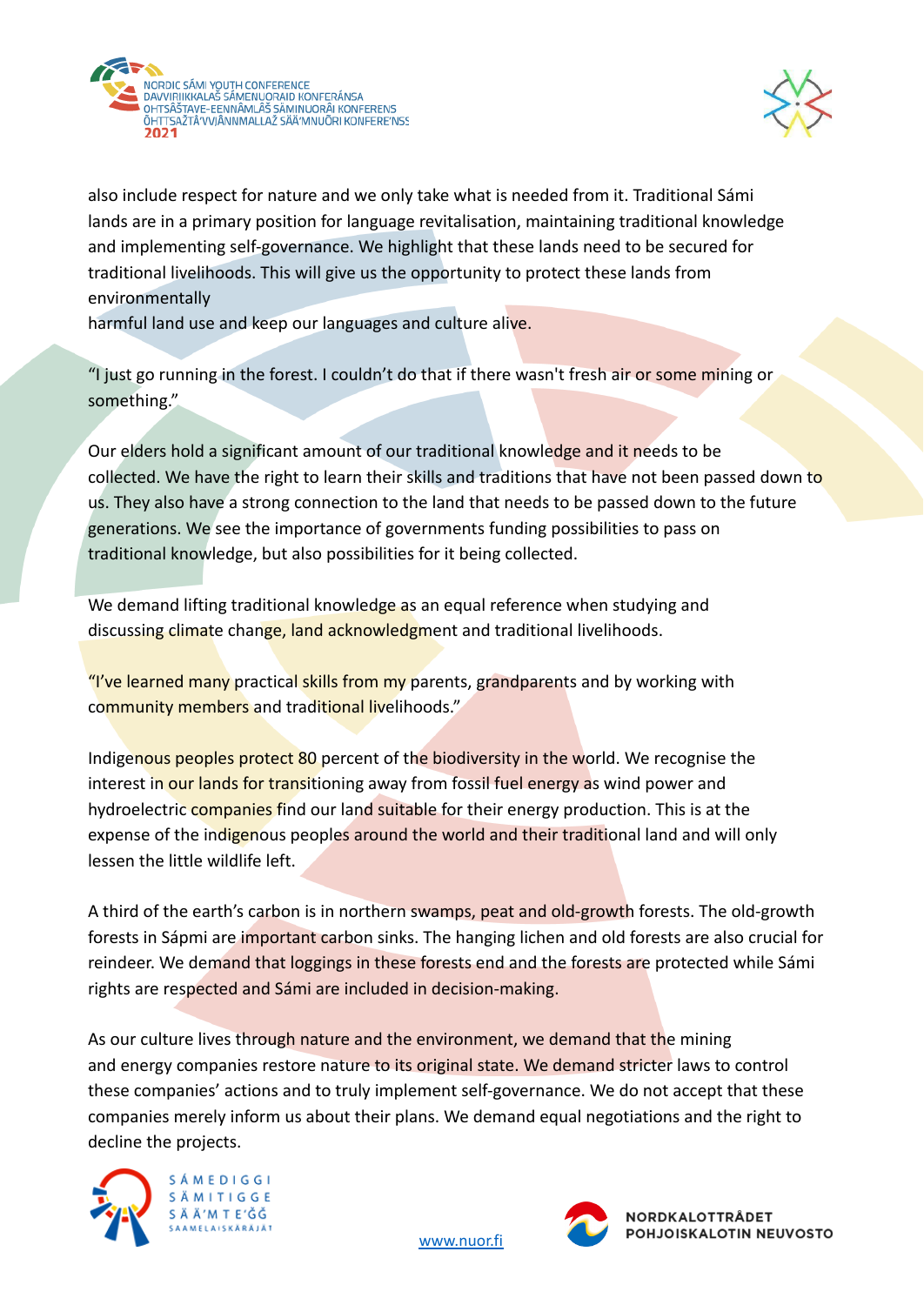



There are many ongoing and temporarily beaten colonial (non-consensual) projects such as the Nussir mining company dumping their waste in Riehpovuotna, windmill plans in Trøndelag and Rástegaisa in Norway, huge mining reservations in Enontekiö, Ivalo and Vuotso and governmental company Svea Skoge cutting old forest for example in Luokta-Mávas and Muonio Sámi villages in Sweden. We demand immediate suspension of these projects.

"Well it's really bad if the mines come to the forests, then reindeer herding and the whole Sámi way of life would be gone."

"Of course it matters, thinking about all the waste and how water would be destroyed."

We Sámi youth acknowledge the recent IPCC (Intergovernmental Panel on Climate Change) reports, especially the Special Reports on 1.5°C Degrees Warming and SROCC, as well as the 2021 IPCC WG1 AR6 report published in August 2021. The results draw an image of the Northern Indigenous homelands. Species critical to our survival and cultural preservation, such as reindeer, Arctic char and other salmonid fish, the Arctic fox and northern flora will become under extreme stress, potentially extinct in the next decades if the present course continues. A system change is now under way in our area, for the worse. Based on these scientific

assessments, we demand immediate and equitable action for the Northern Indigenous peoples and the Sámi homeland especially - home of unique cultures, species and ecosystems. A loss here is a loss forever. The realisation of Indigenous rights, inclusion of Sámi knowledge in climate decisions and observations and the creation of safe zones for preserved intact landscapes combined with indigenous-led rewilding and restoration of already degraded habitats are urgently needed.

We demand immediate action against the climate crisis regarding the issues raised in the IPCC report. We have talked about the consequences of climate change and the impacts our community has been facing for years. We are not in a position to reduce the impacts and we need to start integration for our culture, languages and livelihoods to survive. As the IPCC report gives brutal facts about the climate crisis, we demand that governments take the report seriously and listen to the science. Science is on our side.

We demand that we are equally involved in conversations regarding climate change at a national and international level as expert speakers and knowledge holders. We deserve reserved seats at negotiation tables and work groups. We demand concrete action and



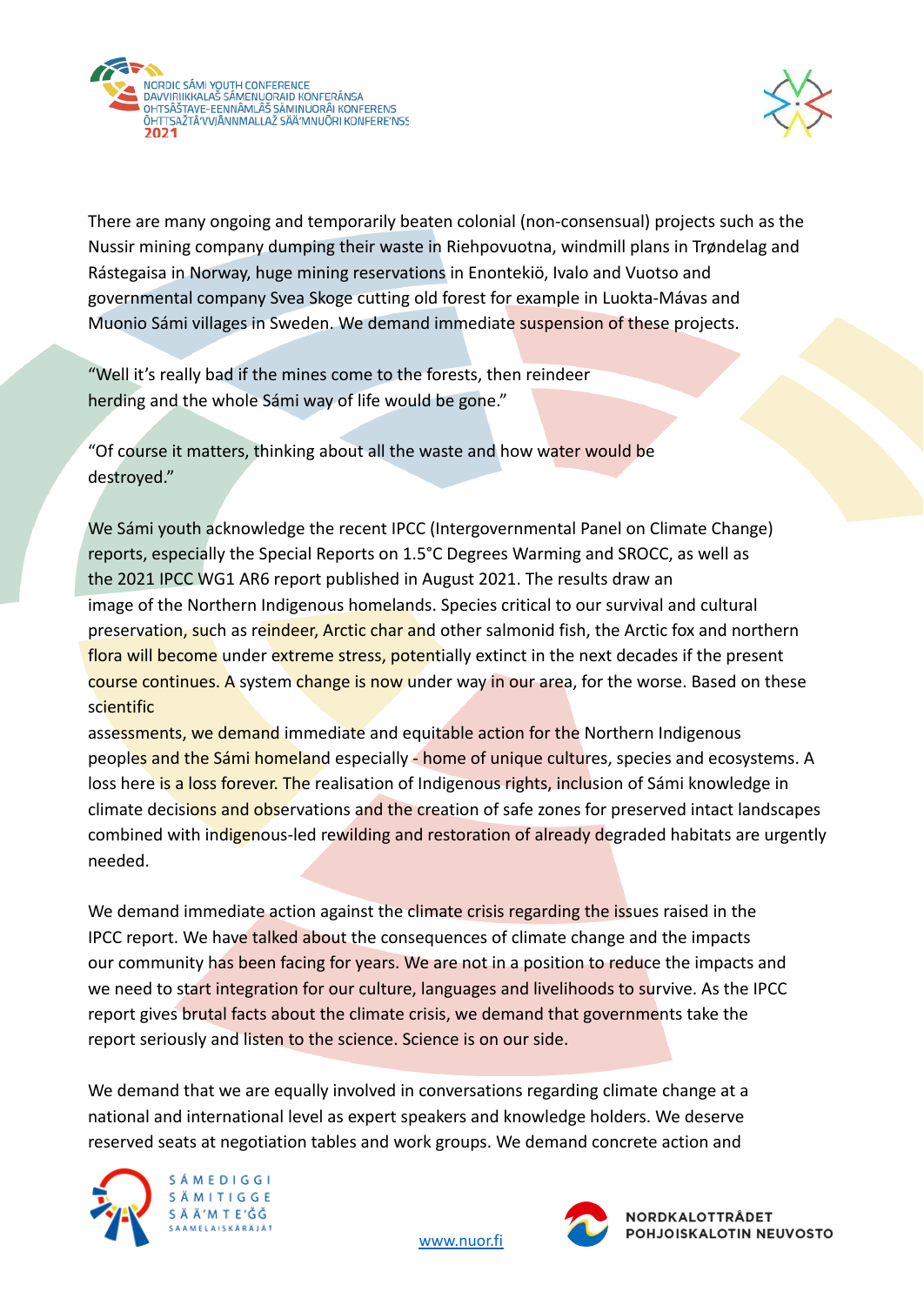



our own mechanisms to the laws to get the necessary support as we integrate to climate change.

We demand that governments commit to carbon neutrality and to the emission reductions pointed out by the IPCC. Government action should not weaken Sámi youths' livelihoods and culture. Before our lands have been sacrificed to be exploited and ruined but now the land is demanded to be used in green colonialism for actions against climate change. We will not take responsibility for climate change and sacrifice our culture and land for these actions as we are not responsible for the need of the actions.

We agree that the Sámis who use our lands and waters traditionally have the right to them. We highlight that traditional Sámi livelihoods are a crucial part of our culture. It is important for us to have access to these lands and waters as a huge part of our culture and identity is connected to them. Our ownership of these needs to be secured. We have the will to protect these lands and waters from competing land usage.

We recognise our traditional livelihoods - reindeer herding, fishing, hunting and gathering as strong identity builders and traditional knowledge holders. The practitioners of traditional livelihoods must be supported and embraced. We are extremely worried about the already visible impacts of climate change on the traditional livelihoods and the whole culture.

Reindeer grazing reduces the impacts of climate change. Reindeer eat the tundra plants and this reduces the shrubs and more sunlight is reflected into space. Because of climate change there are more parasites in reindeer. Unstable weather causes difficulties in reindeer herding and increases the risk of accidents. Because of increasingly changing weather the snow and ice covers are not as predictable as they used to be and the ice cover keeps reindeer from getting food and causes starvation. We hope that the vehicles that are used in Sámi livelihoods would be developed in a more low-emission way to be less polluting.

As the temperature of our atmosphere increases and the waters become warmer, it affects the fish species. We are worried that invasive species are spreading to the northern areas for example the introduced Pink Salmon and new different kind of insects. We are worried that the system change under way is undermining the very foundations of northern nature: the treeline is moving up and further north and aquatic temperatures of over 24 threaten immediate

extinction of cold water adapted fish, such as Arctic Char, trout, grayling and other species. Proliferation of invasive species demonstrates a capacity to replace the endemic species of our home areas. We are worried that waters are drying out, the lakes are getting smaller,



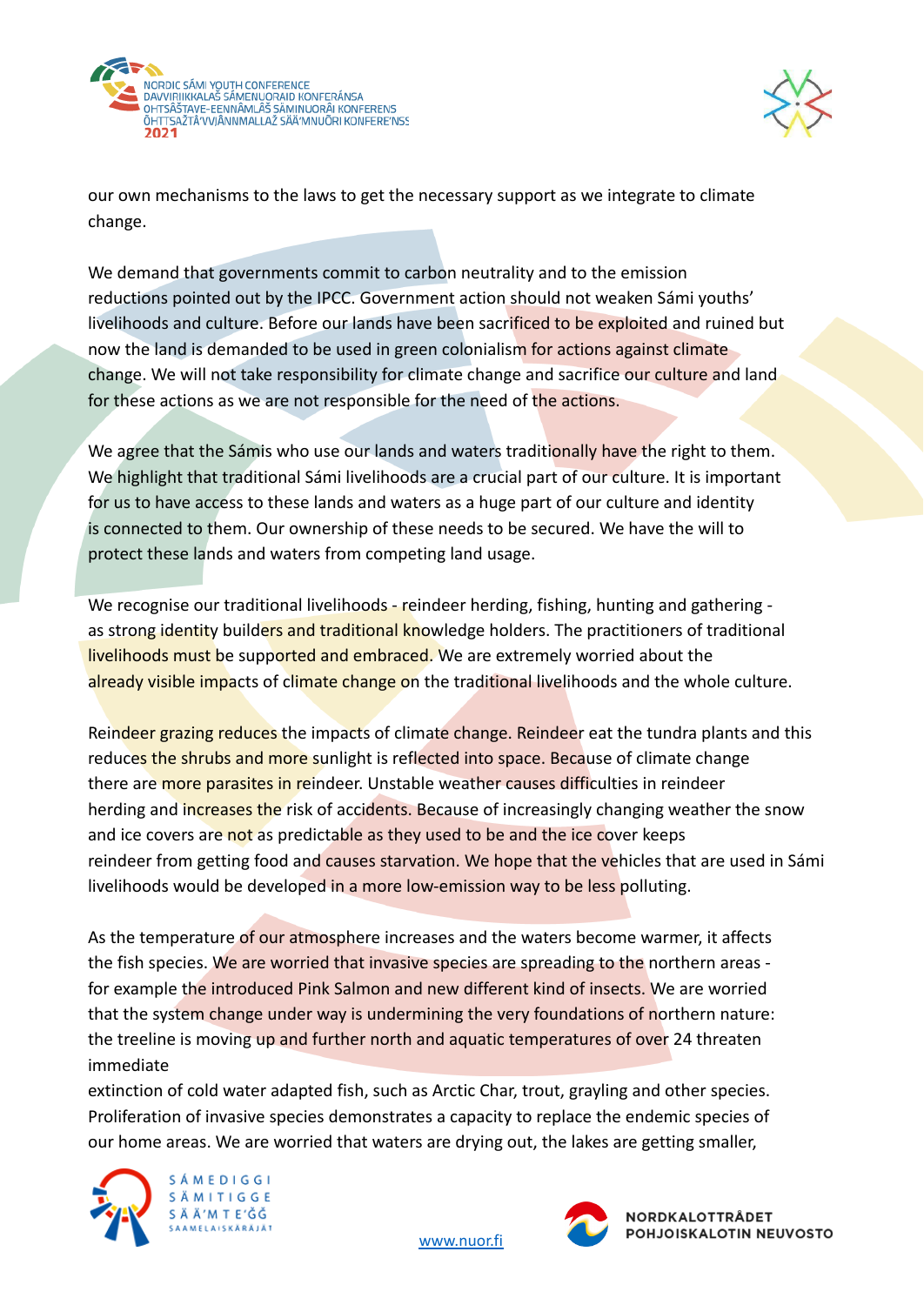



algae is spreading and microplastic is found also in Sápmi waters. We recognise the injustice of the Deatnu river contract which violates the indigenous rights of the local Sámi community. We demand that this injustice is corrected and damage to the community is compensated. We also demand actions to restore and pass on traditional knowledge about fishing in every part of Sápmi through conversation across borders.

"We get good fish from our home shore."

Duodji is a livelihood that keeps us connected to our community, culture and way of life. Duodji is made personally for every individual and it tells members of the community for example where they are from. We recognise that duodji is dependent of our other livelihoods as some of the materials are collected from reindeer and fish. As the climate is changing, also the ways and the amount of time in a year to use duodji change. This means that parts of the duodji are disappearing. We demand actions to collect knowledge of duodji to secure that the tradition and knowledge is passed on to next generations.

We recognise our traditional joik rising as it is no longer demonised by the church. More people are learning their families' joiks and receive income through it. We need more possibilities for people to present their talents in communal gatherings and smaller arenas but also professionally.

Language holds a huge place in a person's identity and in the community. We recognise that every Sámi child has the right to learn their mother tongue. We also recognise the needs of the youth and adults who have lost their language, but are breaking generational traumas and learning their mother language. Language rights relate directly to traditional livelihoods and handicraft, because if we lose the connection to these, we also lose our language. We also have words that cannot be described in other languages. We are worried about climate change impacting our language as words for snow and other words for nature can disappear from our vocabulary. Sámi youths need to be supported and encouraged to speak their mother language.

Sámi youth have the right to use Sámi language in non-official settings, but also when communicating with officials. Sámi language education needs to be recognised as equal to other language studies as we have our indigenous right to speak, learn and use our mother language. We demand a huge increase in the funding of Sámi education and services.

"We use the Sámi language on social media but also while playing video games."